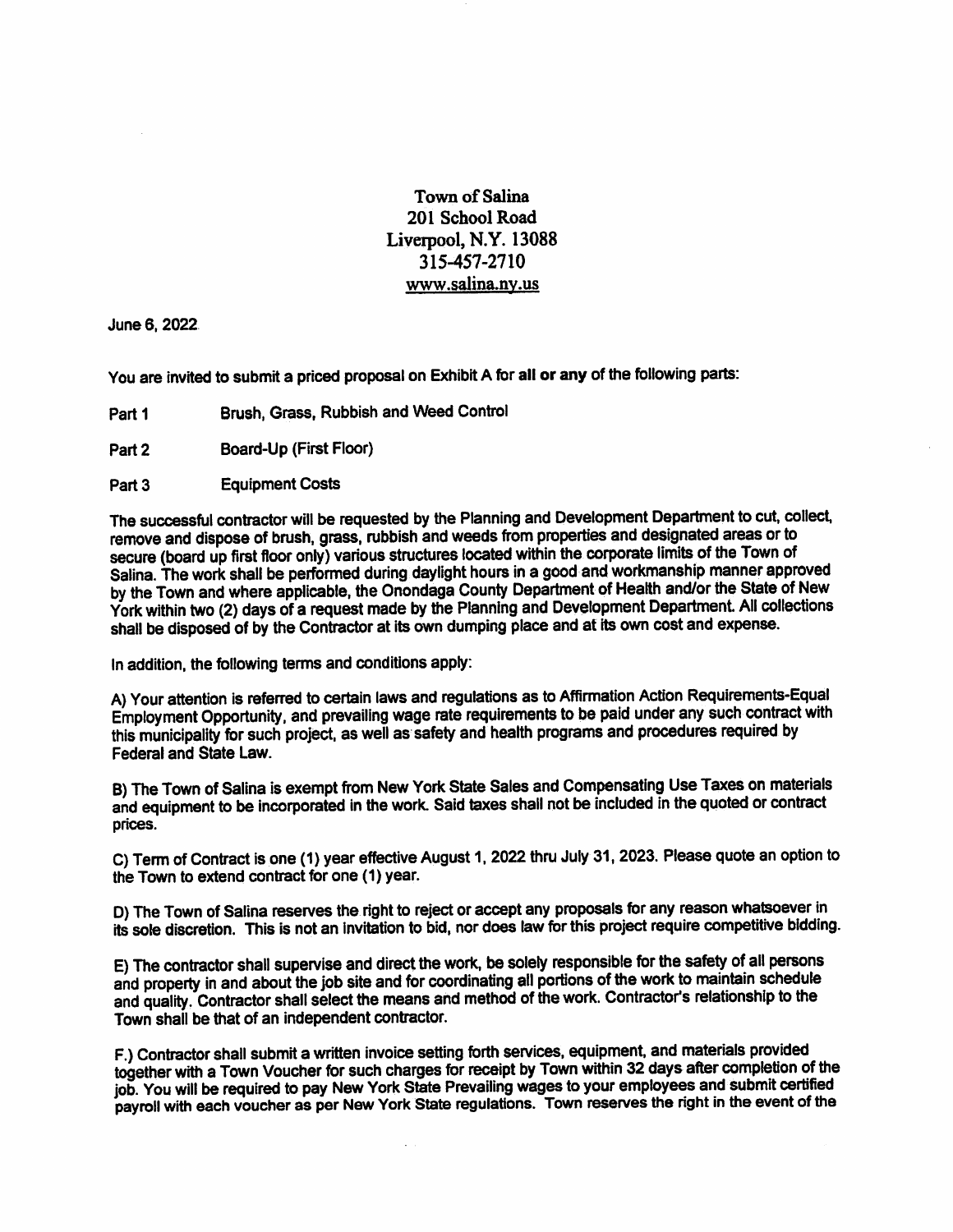Contractor's failure to submit invoice and voucher as required above, to withhold payment of said invoice<br>and voucher (without interest or service charges or any other penalty) until the Town receives payment by and voucher (without interest or service charges or any other penalty) until the Town receives payment by the Town or on behalf of the property owner by tax levy on the property of indicated the Town is not required to pay may choose to take advantage of in its sole discretion. Note however that the Town is not required to pay interest or any other penalty under this contract for any reason whatsoever.

G) If your proposal is acceptable, you will be required to provide a Certificate of Insurance for coverage written by companies licensed to issue such insurance coverage in New York and as set forth on Exhibit B.

H) Your written proposal must be received by Joseph Frateschi, Esq., Town Attorney, (i) by e-mail to ifrateschi@bsfattorneys.com. or (ii) by mail to Town or Salina, 201 School Road, Liverpool, New York 13088 by mail no later than Friday. July 18.2022.

I) Should you require more detailed information, please contact the undersigned between the hours of 9:00 a m. and 4:30 p.m., Monday -Friday.

Joseph Frateschi, Esq. Town Attorney Phone: 316-477-0100 Fax:315-477-5071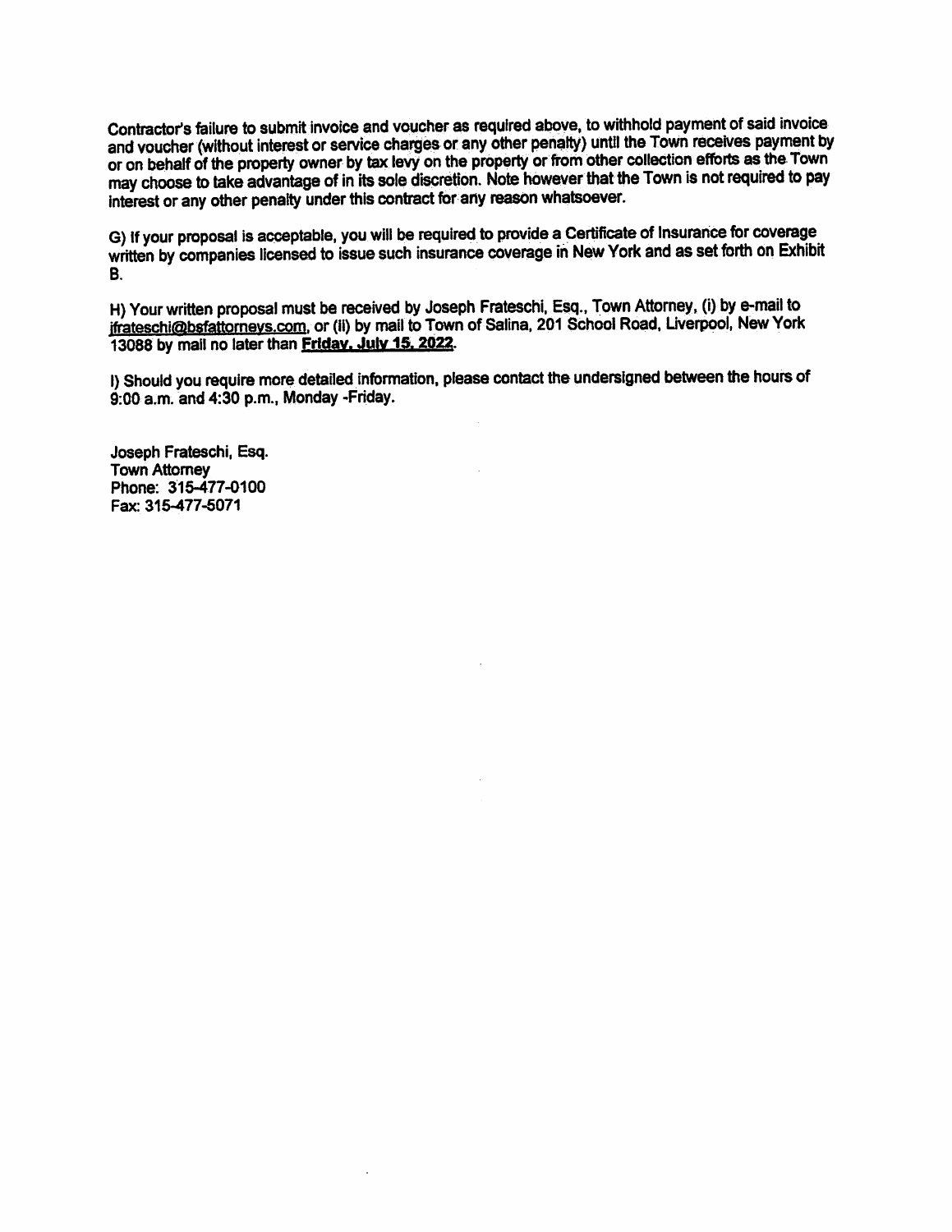# EXHIBIT A Part-1

# Brush. Grass. Rubbish & Weed Control For the Town Of Salina

|    | Description                                                 | <b>Labor Hourly</b><br>Rate | <b>Disposal Cost</b> |
|----|-------------------------------------------------------------|-----------------------------|----------------------|
|    | Mowing and Removal of<br>Cuttings **                        |                             |                      |
| 2. | Weeding and Removal of<br>Cuttings <sup>#*</sup>            |                             |                      |
| 3. | Debris Removal **                                           |                             |                      |
| 4. | Trim Brush or Shrubs &<br>Removal of Cuttings <sup>**</sup> |                             |                      |
| 5. | <b>Secure Fences</b>                                        |                             |                      |
|    |                                                             |                             |                      |

\*\* Removal to include any and all disposal costs.

# Part-2 Board Up's For The Town Of Salina

| Description                               | Labor/Materials per<br>opening |
|-------------------------------------------|--------------------------------|
| Board-up Buildings<br>(ground floor only) |                                |

# Part-3 Equipment Costs For The Town Of Salina

|                               | Description            | <b>Hourly Rate Equipment</b> | <b>Operator Hourly</b> | <b>Total Amount</b> |
|-------------------------------|------------------------|------------------------------|------------------------|---------------------|
| $\overline{1}$ .              | Dump type truck        |                              |                        |                     |
|                               | (8 <sub>cu</sub> yd)   |                              |                        |                     |
| $\overline{2}$ .              | Dump type trunk        |                              |                        |                     |
|                               | (15 cu yd)             |                              |                        |                     |
| 3.                            | <b>Backhoe</b>         |                              |                        |                     |
| 4.                            | Payloader (3 cu yd)    |                              |                        |                     |
| $\overline{5}$ .              | Brush hog              |                              |                        |                     |
| 6.                            | <b>Bulldozer</b>       |                              |                        |                     |
| $\overline{\boldsymbol{7}}$ . | <b>Hand Tools</b>      |                              |                        |                     |
|                               | (Mower/Chain saw/etc.) |                              |                        |                     |

Please remit this form with bid. Anv revisions to form mav result in a bid being rejected.

Contractor's Name: Contractor's Address: Phone number: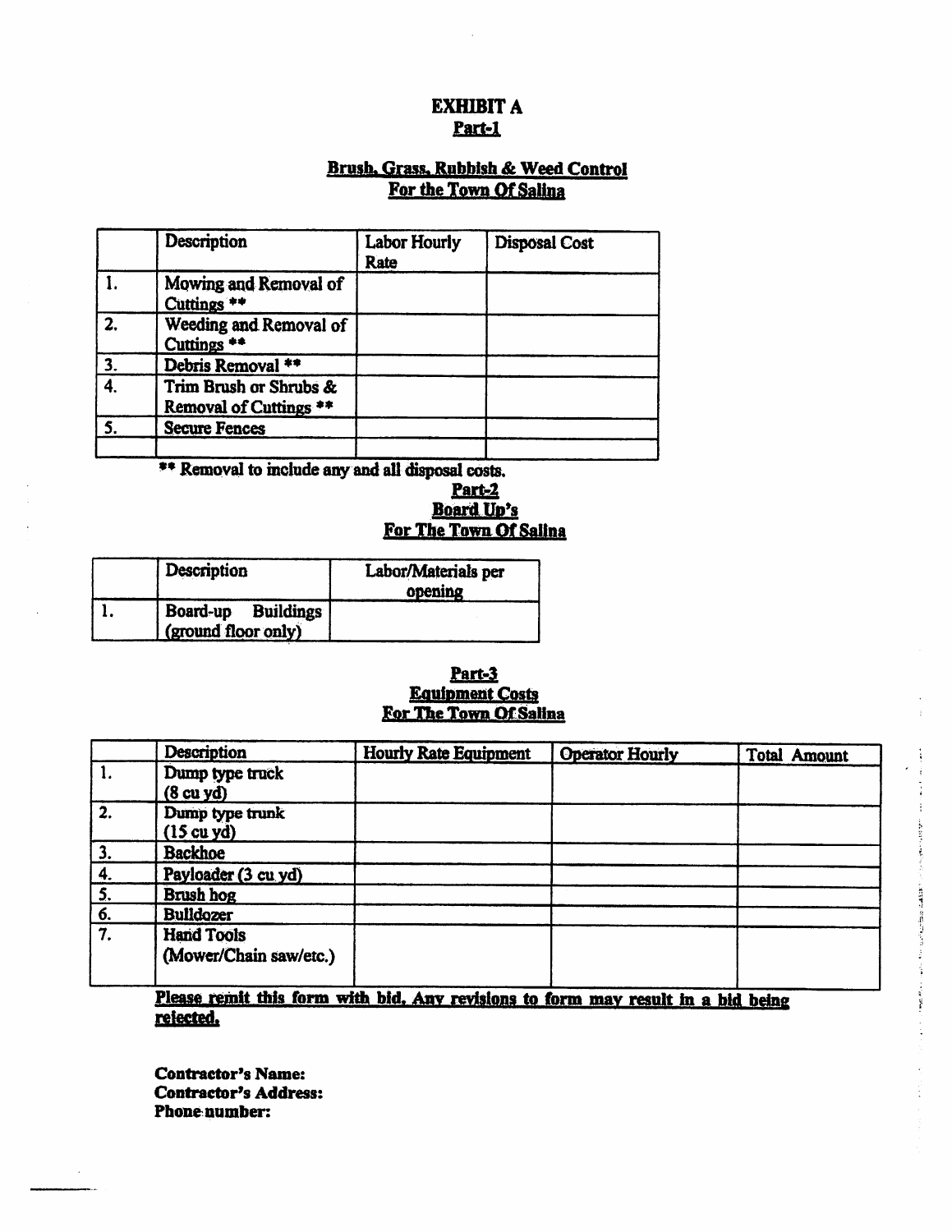# Exhibit "B

1). Workers Compensation Insurance and Disability Benefits in statutory amounts (Must be certified on forms approved by Workers Compensation Board).

2). Commercial General Liability Insurance with limits of One Million Dollars (\$1,000,000.00) per occurrence. Two Million Dollars (\$2,000,000.00) general aggregate.

3). Automobile Liability Insurance for any auto with a combined single limit of One Million Dollars (SI.000,000.00)

4.) Policies specified in items 2 and 3 above shall be endorsed to provide that such shall not be cancelled, non-renewed or policy limits reduced except upon thirty (30) days prior written notice to the Town of Salina c/o Town Clerk, 201 School Rd., Liverpool, N.Y<br>12099 13088

医神经性的 医皮肤病

 $\frac{1}{2}$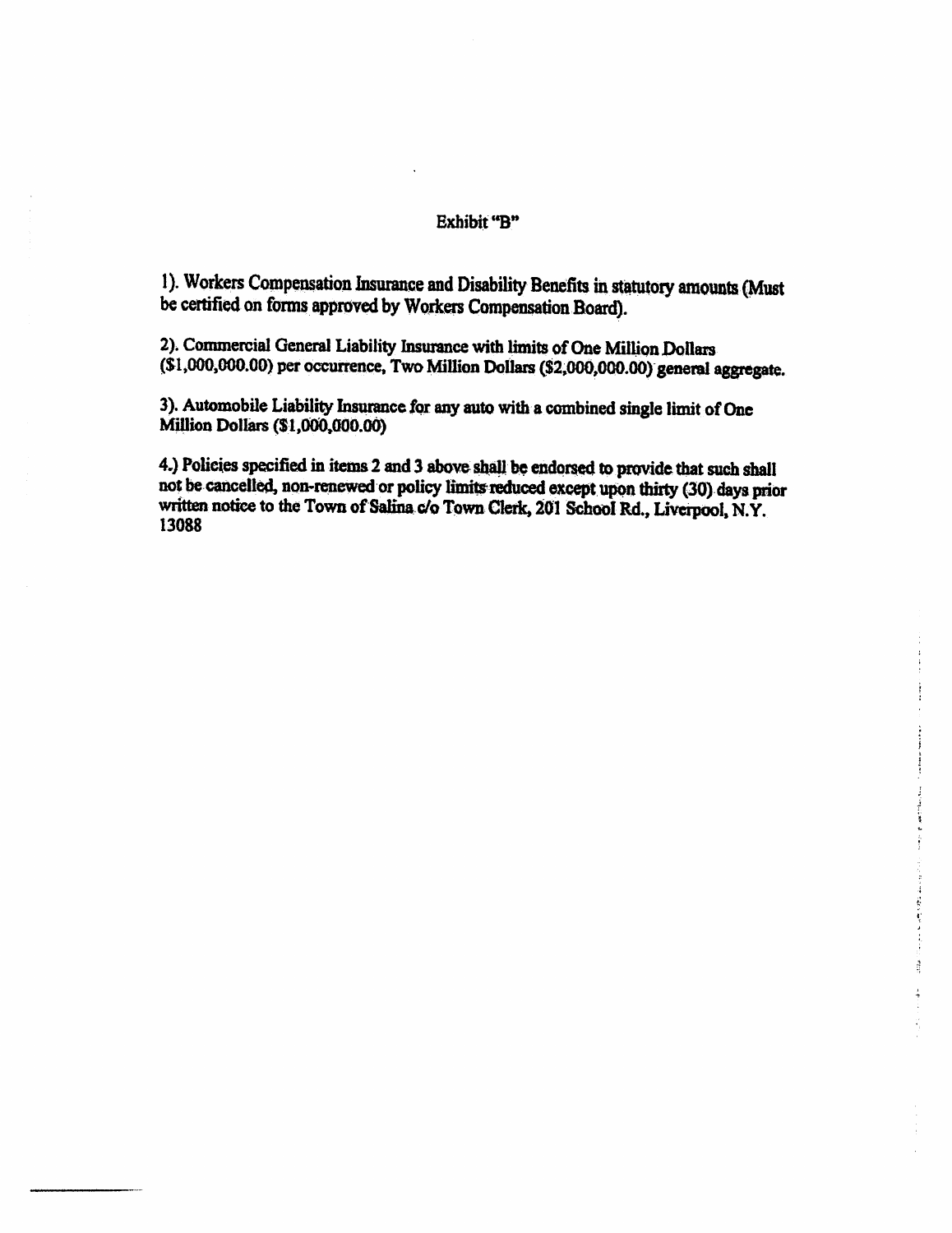Prevailing Wage Rales for 07/01/2021 ● 06/30/2022

Published by the New York State Oepedmenl of labor Qruwlaoa County

Ĵ.

 $\begin{aligned} \frac{1}{\sqrt{2}}\left\{ \begin{array}{ccc} \frac{1}{\sqrt{2}} & \frac{1}{\sqrt{2}} & \frac{1}{\sqrt{2}} & \frac{1}{\sqrt{2}} & \frac{1}{\sqrt{2}} & \frac{1}{\sqrt{2}} & \frac{1}{\sqrt{2}} & \frac{1}{\sqrt{2}} & \frac{1}{\sqrt{2}} & \frac{1}{\sqrt{2}} & \frac{1}{\sqrt{2}} & \frac{1}{\sqrt{2}} & \frac{1}{\sqrt{2}} & \frac{1}{\sqrt{2}} & \frac{1}{\sqrt{2}} & \frac{1}{\sqrt{2}} & \frac{1}{\sqrt{2}} & \frac{1}{\sqrt$ 

 $\label{eq:1} \frac{1}{2} \sum_{i=1}^n \frac{1}{2} \sum_{j=1}^n \frac{1}{2} \sum_{j=1}^n \frac{1}{2} \sum_{j=1}^n \frac{1}{2} \sum_{j=1}^n \frac{1}{2} \sum_{j=1}^n \frac{1}{2} \sum_{j=1}^n \frac{1}{2} \sum_{j=1}^n \frac{1}{2} \sum_{j=1}^n \frac{1}{2} \sum_{j=1}^n \frac{1}{2} \sum_{j=1}^n \frac{1}{2} \sum_{j=1}^n \frac{1}{2} \sum_{j=1}^n \frac{1}{$ 

 $\alpha$  is a simple of the set of the set of the set of the set of the  $\alpha$ 

 $\frac{1}{2}$  $\ddot{\phantom{0}}$ í,

i,

 $\bar{\bar{z}}$ 

Last Published Off Apr 01 2022

| <b>Onondaga County Article 9</b>                              |                                             |                                                                                                                                                                                                                                                                                                                                                                                                                                                 |
|---------------------------------------------------------------|---------------------------------------------|-------------------------------------------------------------------------------------------------------------------------------------------------------------------------------------------------------------------------------------------------------------------------------------------------------------------------------------------------------------------------------------------------------------------------------------------------|
| <b>Externinators, Eumigators</b>                              | ÿ.                                          | $\overline{X}$ , where $\overline{X}$<br>ste Mai<br><b>Service Design Advisors 04/01/2022</b>                                                                                                                                                                                                                                                                                                                                                   |
|                                                               | JOB DESCRIPTION Exterminators, Furnigators  | <b>DISTRICT 10</b>                                                                                                                                                                                                                                                                                                                                                                                                                              |
| <b>ENTIRE COUNTIES</b>                                        | Cayuga, Cortland, Madison, Onondaga, Osweno |                                                                                                                                                                                                                                                                                                                                                                                                                                                 |
| <b>WAGES</b>                                                  |                                             |                                                                                                                                                                                                                                                                                                                                                                                                                                                 |
| Per hour:                                                     | 07/01/2021                                  |                                                                                                                                                                                                                                                                                                                                                                                                                                                 |
|                                                               | \$18.28                                     |                                                                                                                                                                                                                                                                                                                                                                                                                                                 |
| <b>IMPORTANT INFORMATION:</b><br>specified in such local law. |                                             | Article 9 §230.6, "Prevailing wage" means the wage determined by the facal officer to be prevailing for the various classes of building service<br>employees in the locality. In no event shall the basic houny cash rate of pay be less than the statutory minimum wage established by article<br>nineteen of this chapter, or, in a city with a local law requiring a higher minimum wage on city contract work, less than the minimum wage   |
| <b>SUPPLEMENTAL BENEFITS</b><br>Par hour:                     | \$2.16                                      |                                                                                                                                                                                                                                                                                                                                                                                                                                                 |
| <b>OVERTIME PAY</b><br>See (B, B2) on OVERTIME PAGE           |                                             |                                                                                                                                                                                                                                                                                                                                                                                                                                                 |
| <b>HOLIDAY</b><br>Paid:                                       | See (1) on HOLIDAY PAGE                     |                                                                                                                                                                                                                                                                                                                                                                                                                                                 |
|                                                               |                                             | <b>10-NYS/R&amp;S</b>                                                                                                                                                                                                                                                                                                                                                                                                                           |
|                                                               |                                             | Fuel Delivery and the contract of the construction of the state of the contract of the contract of the contract                                                                                                                                                                                                                                                                                                                                 |
| <b>JOB DESCRIPTION Fuel Delivery</b>                          |                                             | <b>DISTRICT 10</b>                                                                                                                                                                                                                                                                                                                                                                                                                              |
| <b>ENTIRE COUNTIES</b>                                        | Cayuga, Cordand, Madison, Onondaga, Oswego  |                                                                                                                                                                                                                                                                                                                                                                                                                                                 |
| <b>WAGES</b><br>Per hour:                                     | 07/01/2021                                  |                                                                                                                                                                                                                                                                                                                                                                                                                                                 |
|                                                               | \$23.73                                     |                                                                                                                                                                                                                                                                                                                                                                                                                                                 |
| <b>IMPORTANT INFORMATION:</b><br>specified in such local law. |                                             | Article 9 §230.6. "Pravailing wage" means the wage determined by the fiscal officer to be prevailing for the various classes of building service<br>employees in the locality. In no event shall the basic hourly cash rate of pay be less than the statutory minimum wage established by article<br>ninateen of this chapter, or, in a city with a local law requiring a higher minimum wage on city contract work, less than the minimum wage |
| <b>SUPPLEMENTAL BENEFITS</b><br>Per hour:                     | \$2.16                                      |                                                                                                                                                                                                                                                                                                                                                                                                                                                 |
| <b>OVERTIME PAY</b><br>See (B, B2) on OVERTIME PAGE           |                                             |                                                                                                                                                                                                                                                                                                                                                                                                                                                 |
| <b>HOLIDAY</b>                                                |                                             |                                                                                                                                                                                                                                                                                                                                                                                                                                                 |
|                                                               | See (1) on HOLIDAY PAGE                     | 10-NYS/R&S                                                                                                                                                                                                                                                                                                                                                                                                                                      |
| Guarda Watchmen                                               | <b>TEST NEW YORK STATES AND</b>             | 85.<br><b>NGC ALITARISTS</b><br><b>ROMOTIZOZZ</b>                                                                                                                                                                                                                                                                                                                                                                                               |
|                                                               | <b>JOB DESCRIPTION Guards, Watchmen</b>     | <b>DISTRICT 10</b>                                                                                                                                                                                                                                                                                                                                                                                                                              |
| <b>ENTIRE COUNTIES</b>                                        | Cayuga, Cortland, Madison, Onondaga, Oswego |                                                                                                                                                                                                                                                                                                                                                                                                                                                 |
| WAGES<br>Per hour:                                            | 07/01/2021                                  |                                                                                                                                                                                                                                                                                                                                                                                                                                                 |
|                                                               | \$22.69                                     |                                                                                                                                                                                                                                                                                                                                                                                                                                                 |
|                                                               |                                             |                                                                                                                                                                                                                                                                                                                                                                                                                                                 |
| IMPORTANT INFORMATION:                                        |                                             | Article 9 §230.6. "Prevalling wage" means the wage determined by the fiscal officer to be prevalling for the various classes of building service                                                                                                                                                                                                                                                                                                |

employees in the locakiy. In no event shall the basic hourly cash rata of pay be less than the statutory minimum wage established by article nineteen of this chapter, or, in a city with a local law requiring a higher minimum wage on city contract work, less than the minimum wage<br>specified in such local law.

## SUPPLEMENTAL BENEFITS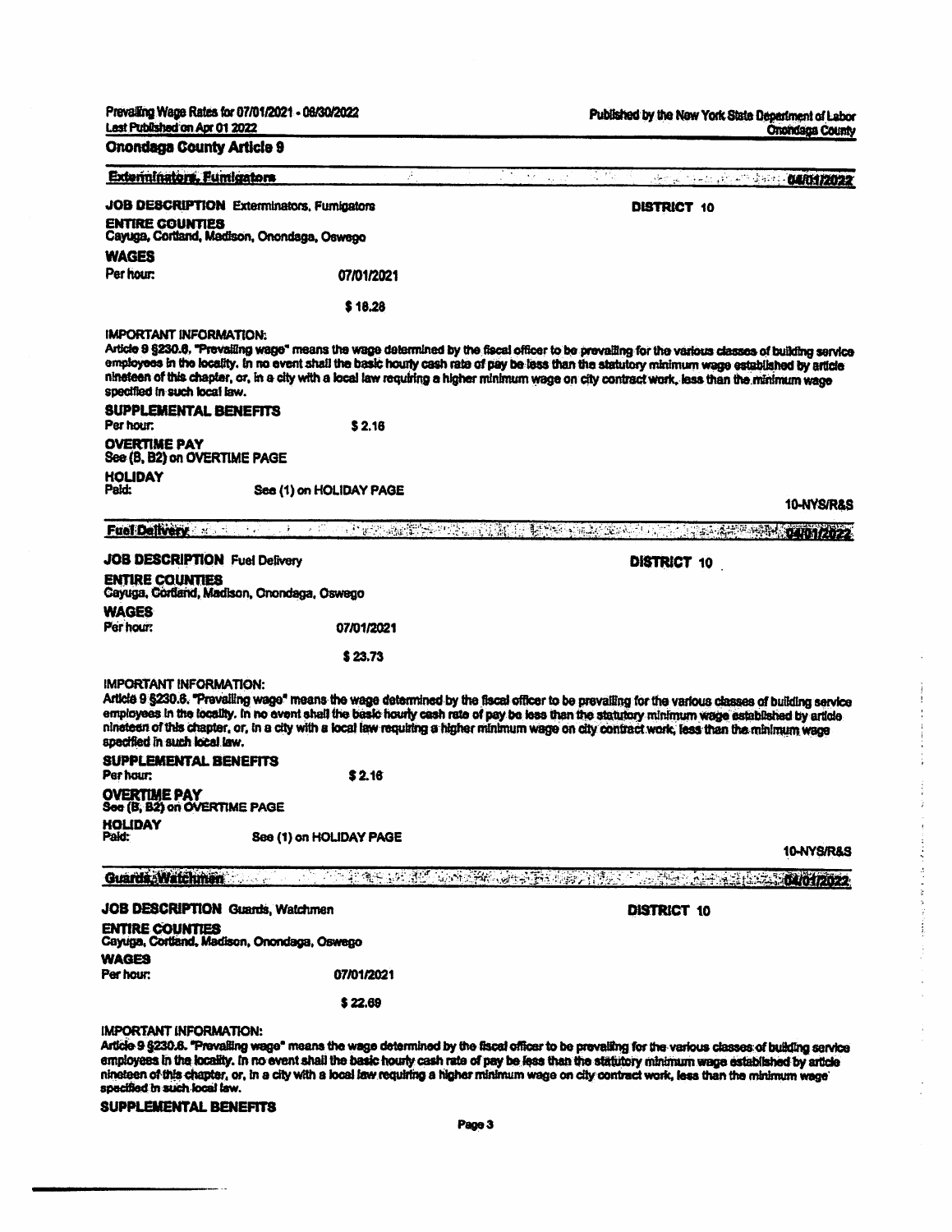prevailing Wage Rates for 07/01/2021 ● OS/30/2022 Last Published on Apr 01 2022

Published by the New York State Department of Labor **Onondaga County** 

Per hour:

OVERTIME PAY See {B. B2) on OVERTIME PAGE

HOLIDAY

See (1) on HOLIDAY PAGE

S2.16

10-NYS/R&S JanHor, Porter. Cleaners, Elevator Operator 04/01/2022

DISTRICT 10

# JOB DESCRIPTION Jemitor, Porter, Cleaners, Elevator Operator

#### ENTIRE COUNTIES

Chelda, Onondaga, Ontario, Oswego, Otsego, Schuyler, Seneca, St. Lawrence, Tloga, Tompkins, Wayne, Yates, Madison, Monroe WAGES

| <b>TEANIGHT</b>        |                 |
|------------------------|-----------------|
| Per hour:              | 07/01/2021      |
|                        | \$14,40         |
| New Hire Rate:         |                 |
| First 180 days only    | 13.40           |
| Regularly scheduled to |                 |
| clean/strip floors:    | $+0.25$ per hr. |

NOTE: Duct Cleaning is broken dcwn Into two separate functions:

1. The disassembly, re-assembly and modification of duct, which is covered under Article 8.

2. The actual cleaning of the duct which is covered by Article 9.

### IMPORTANT INFORMATION:

Article 9 §230.6. "Prevailing wage" means the wage determined by the fiscal officer to be prevailing for the various classes of building service employees in the locality. In no event shall the basic hourly cash rate of pay be less than the statutory minimum wage estabilished by article nineteen of this chapter, or, in a city with a local law requiring a higher minimum wage on city contract work, less than the minimum wage specified in such local law.

## SUPPLEMENTAL BENEFITS

Per hour paid (required up la 40 hrs. per week)

|                                                   | 07/01/2021 | 7/1/2022 |
|---------------------------------------------------|------------|----------|
| Single Part Time after 15th<br>day of employment. | \$.21      | 3.21     |
| Family Part Time after 15th                       | .44        | .45      |
| day of employment<br>Single Full Time after 15th  |            |          |
| day of employment<br>Family Full Time after 15th  | 5.12       | 5.26     |
| day of employment                                 | 5.33       | 5.46     |

Full time is 30 or more regularly scheduled hours in a week.

ADDITIONAL PER HOUR PAID BENEFIT - After 90 days of employmenL Payment required for all employees who are scheduled to be paid 1000 hours in 12 cortsecutive months. If not scheduled 1000 hours but the employee Is paid 1000 hours in 12 consecutive months, this additional payment is retroactive to first hour. 07

| /01/2021 | 07/01/2022 |
|----------|------------|
| S 1.27   | TBD        |

Vacation is paid after 1 year of employment. Part-time employees receive vacation pay on pro-rate basis.

| 1 week of vacation          |
|-----------------------------|
| 2 weeks of vacation         |
| 2 weeks and 1 day vacation  |
| 2 weeks and 2 days vacation |
| 2 weeks and 3 days vacation |
| 2 weeks and 4 days vacation |
| 3 weeks                     |
|                             |

Sick days are paid after 30 days probationary period.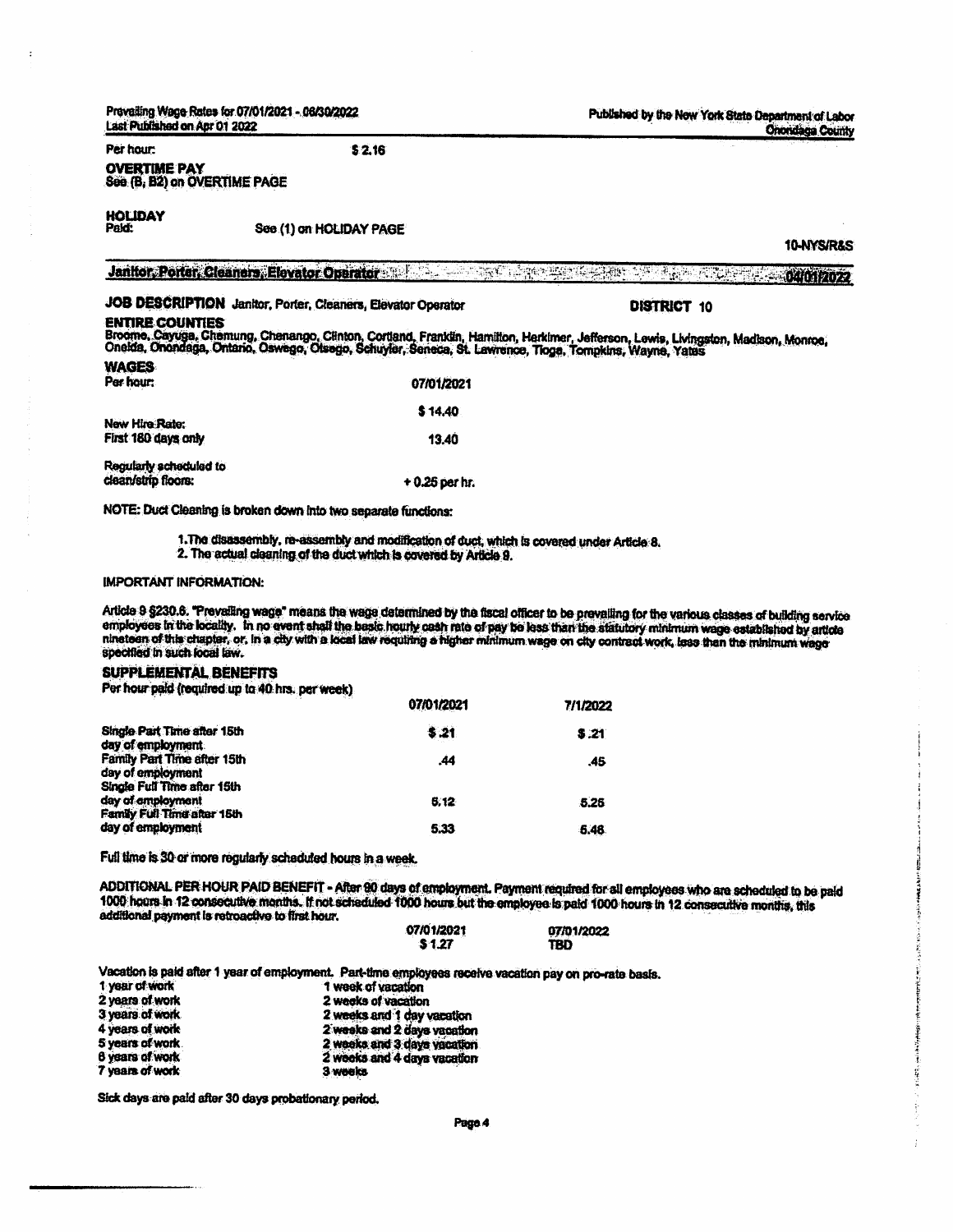Prevafing Wage Rates ht 07/01/2021 - 08/30/2022 Laat FhibBshed on Apr 01 2022

Full time employees Part time employees 3 tick days per year 2 sick days per year

2 paid personal days per year.

Paid time off for part-time employees shall be prorated. (See "Introduction to the Prevailing Rate Schedule" page 10, Wage and Supplements heading, for a detailed explanation.)

Employment shall be defined as an Employees length of service with the Employer or at the Facility, whichever is greater.

### OVERTIME PAY

PLUS 4 floating holidays

# See {B, B2. K) on OVERTIME PAGE

Time artd one half for all work on Sunday (unless Sunday is a regularfy scheduled work day.)

**HOLIDAY** PakJ: Overtime:

See (S, 6} on HOUDAY PAGE See (5.6) on HOLIDAY PAGE

Above Holidays paid after 180 days with employer

Any work on a paid Hdiday is paid at time and one half plus the wage for the holiday. Holidays that fall on the weekends are observed on either Friday or Monday. If required to work the Friday or Monday then pay is time and one half plus the Holiday pay.

10-200 UNITED

| Landscape Maintenance | <b>《中国大学学校》中,《中国大学学校》中,中国大学学校的学校》。</b> |  |
|-----------------------|----------------------------------------|--|
|                       |                                        |  |
|                       |                                        |  |
|                       |                                        |  |

JOB DESCRIPTION Landscape Maintenance ENTIRE COUNTIES Cayuga, Cortland, Madison, Onondaga, Oswego WAGES Per hour: 07/01/2021

\$ 16.30

Landscape maintenance work around a building, that is simple mowing, shrub trimming, incidental mulching, etc., or dean-up type activities, Is covered under Article 9. Mowing and /or spreading seed, fertilizer, or post control material in athietic fields, parks, cemeteries, sides of roadways/highways is NOT covered.

Installation, maintenance, or repair of artifidal turf/synthetic sport surfaces is covered under Artide 8.

NOTE: If the same Employee doing Article 9 landscape maintenance, also does work that is traditionally done by a laborer, worker, or<br>morberie 0 a marriers mechanic (i.e. resurfaces or grades an area, moves large amounts of top soil, etc.) that work is covered under Article 8.

#### IMPORTANT INFORMATION:

Article 9 §230.6. "Prevailing wage" means the wage determined by the fiscal officer to be prevailing for the various classes of building service employees in the locality. In no event shall the basic hourly cash rate of pay be less than the statutory minimum wage established by article nineteen of this chapter, or. In a city with a local law requiring a higher minimum wage on city contract work, less than the minimum wage specified in such local law.

| <b>SUPPLEMENTAL BENEFITS</b><br>Per hour:           | \$2.16                  |
|-----------------------------------------------------|-------------------------|
| <b>OVERTIME PAY</b><br>See (B, B2) on OVERTIME PAGE |                         |
| <b>HOLIDAY</b><br>Pald:                             | See (1) on HOLIDAY PAGE |

10-NYS/R&S

Moving Fumitur Sind Equipment Constructions and Construction and Department of the Construction of the Construction

JOB DESCRIPTION Moving Furniture and Equipment ENTIRE COUNTIES Cayuga, Cortland. Madison, Onondaga. Oswego **WAGES** Per hour 07/01/2021 Driver-Heavy & Tractor Trailer  $$23.73$ 

DISTRICT 10

DISTRICT 10

Pages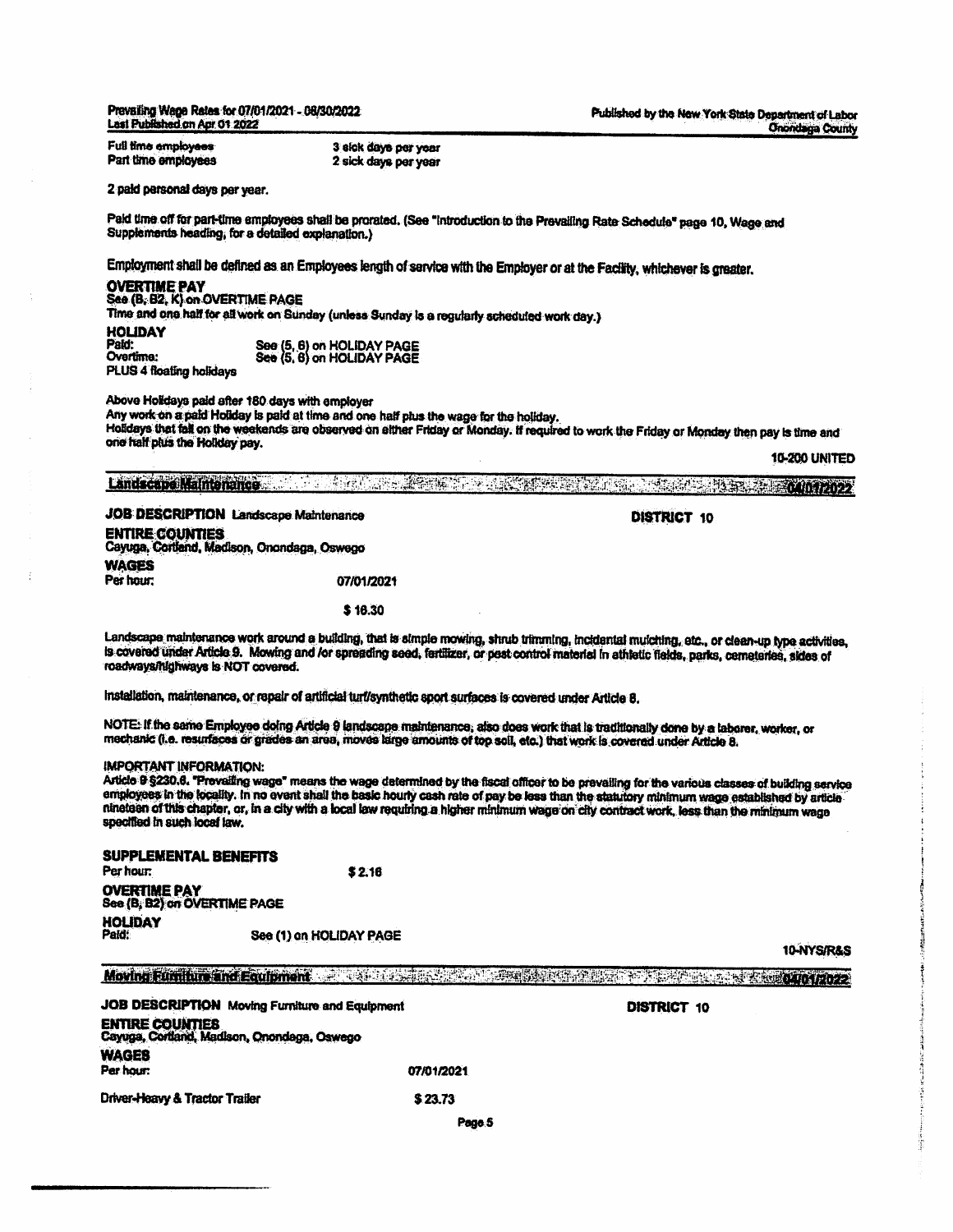Prevailing Wage Rates for 07/01/2021 - 06/30/2022 Last Published on Apr 01 2022

DISTRICT 10

DISTRICT 10

{capacity of at least 26,000 pounds Gross Vehicle Weight) Drtver-Ught Truck Helper Packer\*

'Packs, wraps, labels office furniture and equipment: Loads on to dollies.

## IMPORTANT INFORMATION:

Article 9 §230.6. "Prevailing wage" means the wage determined by the fiscal officer to be prevailing for the various classes of building sarvice employees in the locality. In no event shall the basic hourly cash rate of pay be less than the statutory minimum wage established by article nineteen of this chapter, or, in a city with a local law requiring a higher minimum wage on city contract work, less than the minimum wage specified in such local law.

19.00 16.93 14.73

\$2.16

SUPPLEMENTAL BENEFITS Per hour OVERTIME PAY See (B. B2) on OVERTIME PAGE HOLIDAY<br>Paid: See (1) on HOLIDAY PAGE

16-NYS/R&S

# Stationarv Enqiner 04/01/2022

### JOB DESCRIPTION Stationary Engineer

## ENTIRE COUNTIES

Putchess, Eric, Essox, Franklin, Fulton, Genesse, Greene, Hamilton, Loemung, Crienango, Cimen, Columbia, Cortand, Delaware,<br>Dutchess, Eric, Essox, Franklin, Fulton, Genesse, Greene, Hamilton, Heritimer, Johanna, Oswego, Ot

#### WAGES

\*\*\*\*\* IMPORTANT NOTICE \*\*\*\*\*

### FOR INFORMATION REGARDING STATIONARY ENGINEER RATES, CONTACT THE NYS OOL BUREAU OF PUBLIC WORK AT (518) 457-5589

PLEASE NOTE: When seeking wage rates for a project such as servicing or replacing a generator, boiler, water tank or HVAC unit, Article 8 rates would apply. For questions regarding the appropriate classification, please call the Bureau of Public Work district office covering the county of the project.

#### OVERTIME PAY

#### **HOLIDAY**

## Trash and Refuae RemovI 04/01/2022

### JOB DESCRIPTION Trash and Refuse Removal

#### ENTIRE COUNTIES

Awgany, orooma, Cauaraugus, Cayuga, Chauauqua, Chamung, Chanango, Cortand, Erie, Franklin, Genesee, Jefferson, Lewis,<br>Livingston, Madison, Monroe, Niagara, Orielda, Oriondaga, Ontario, Orleans, Oswego, Obsego, Schuyler, Se

### WAGES

| Per Hour:                               |            |            |
|-----------------------------------------|------------|------------|
|                                         | 07/01/2021 | 05/01/2022 |
| <b>Trash, Recycling</b><br>Roll-Off and |            |            |
| <b>Brush Drivers</b>                    | \$16.55    | \$16.90    |
|                                         |            |            |
| <b>Thrower Hotper</b>                   | 12.55      | 12.90      |

IMPORTANT INFORMATION:

#### 10-Information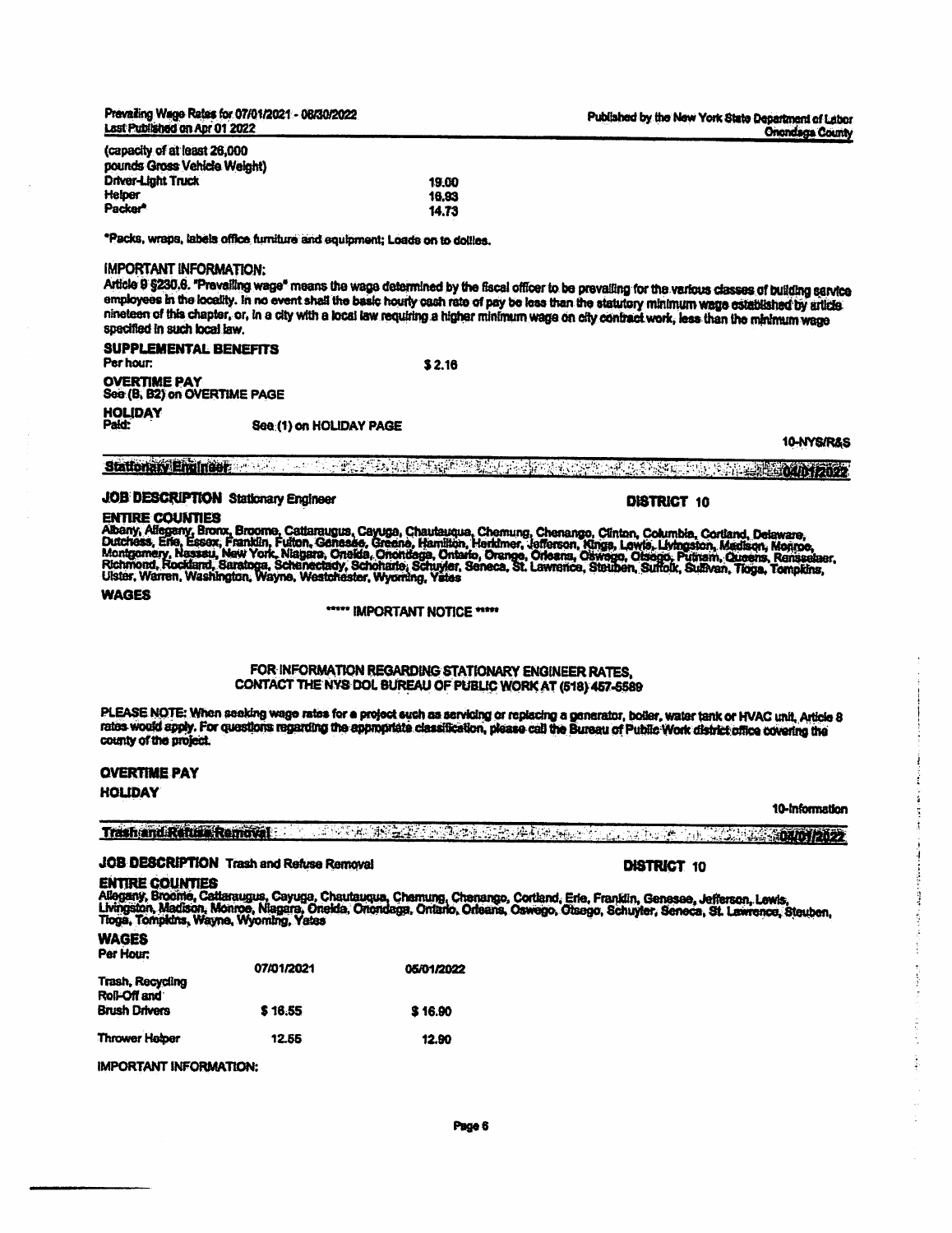PrevaHing Wage Rates for 07/01/2021 - 06/30/2022 Last Pubtished en Apr 01 2022

Article 9 §230.6. "Prevailing wage" means the wage determined by the fiscal officer to be prevailing for the various classes of building service employees in the locality. In no event shall the basic houny cash rate of pay be less than the statutory minimum wage established by article nineteen of this chapter, or. in a city with a local law requiring a higher minimum wage on city contract work, less than the minimum wage specified In such local law.

# SUPPLEMENTAL BENEFITS<br>Per Hour: 07/ 07/01/2021 05/01/2022

\$7.87 TBD

Applies the 1st of the month after 30 days of service. Required up to 40 hours paid per week

Vacation pay:

Aher one year of service: 5 days per year After four years of service: 10 days per year After nine years of service: 15 days per year

4 Personal days after 90 days of service.

Paid time off for part-time employees shall be prorated. (See "Introduction to the Prevailing Rate Schedule\* page 10, 'Wage and Supplements' heading, for a detailed explanation.)

#### OVERTIME PAY See (6. B2, K) on OVERTIME PAGE HOLIDAY Paid: Overtime:

See (5. 6) on See (5. 6) on HOLIDAY PAGE HOLIDAY PAGE

To bo eligible for holiday pay an employee must complete 6 months continuous service, have worked the regularly scheduled day prior to the holiday as well as the first regularly scheduled day after the holiday.

Employees who are scheduled to work on a holiday must work that holiday or forfeit holiday pay.

If a holiday falls on an unscheduled workday (Sat/Sun) no holiday pay wifl be Issued.

10-317

このことをござめるのです。

医海绵素 的复数医学家

| <b>JOB DESCRIPTION Trash and Refuse Removal</b>                       | <b>DISTRICT 10</b> |  |
|-----------------------------------------------------------------------|--------------------|--|
| <b>ENTIRE COUNTIES</b><br>Cayuga, Cortland, Madison, Onondaga, Oswego |                    |  |
| <b>WAGES</b><br>For use with Transfer Station Operation.              |                    |  |

| Indus. Truck Driver/Tractor Operator | \$19.59 |
|--------------------------------------|---------|
| Laboren non-construction             |         |
|                                      | \$16.93 |
| Conveyor operators and tenders       |         |
|                                      | \$18.25 |
| Weighers/Measurers                   | \$21.15 |
|                                      |         |

### IMPORTANT INFORMATION:

Arlide 9 §230.6. 'Prevailing wage" means Ihe wage determined by the fiscal officer to be prevailing for the various classes of building service employees in the locality. In no event shall the basic hourly cash rate of pay be less than the statutory minimum wage established by article nineteen of this chapter, or, in a city with a local law requiring a higher minimum wage on city contract work, less than the minimum wage specified in such local law.

#### SUPPLEMENTAL BENEFITS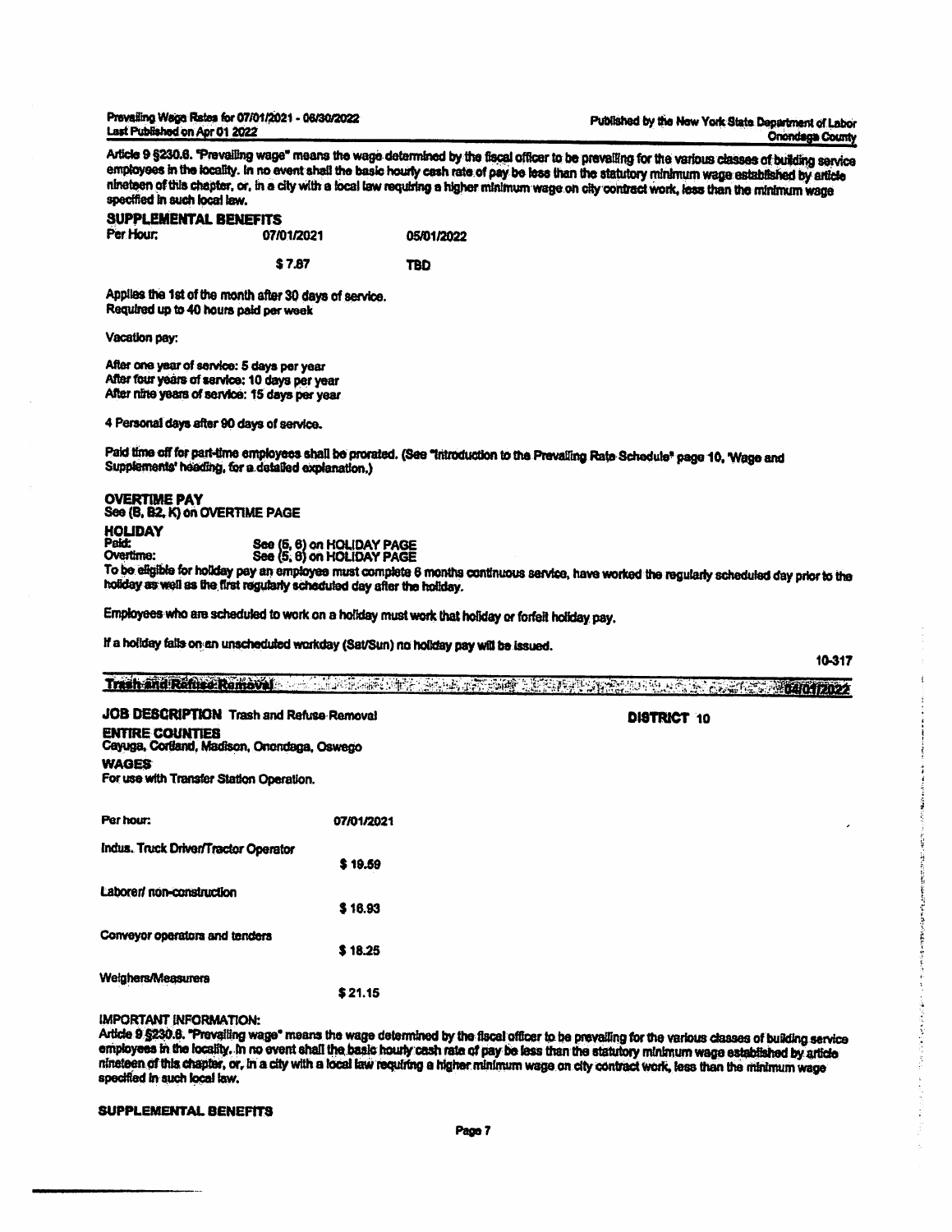| Last Published on Apr 01 2022                                                                                                     | Prevailing Wage Rates for 07/01/2021 - 06/30/2022 | Published by the New York State Department of Labor<br><b>Onondaga County</b>                                                                                                                                                                                                                                                                                                                                                                   |
|-----------------------------------------------------------------------------------------------------------------------------------|---------------------------------------------------|-------------------------------------------------------------------------------------------------------------------------------------------------------------------------------------------------------------------------------------------------------------------------------------------------------------------------------------------------------------------------------------------------------------------------------------------------|
| Per hour:                                                                                                                         | \$2.16                                            |                                                                                                                                                                                                                                                                                                                                                                                                                                                 |
| <b>OVERTIME PAY</b><br>See (B, B2) on OVERTIME PAGE                                                                               |                                                   |                                                                                                                                                                                                                                                                                                                                                                                                                                                 |
| <b>HOLIDAY</b><br>Paid:                                                                                                           | See (1) on HOLIDAY PAGE                           | 10-NYS/R&S - Trans.Station.Ops                                                                                                                                                                                                                                                                                                                                                                                                                  |
| <b>Window Cleaners</b>                                                                                                            | 预长的变形<br>in est<br>t Paul II                      | 的复数医学家 化二甲基苯基<br>1.341017022                                                                                                                                                                                                                                                                                                                                                                                                                    |
|                                                                                                                                   | <b>JOB DESCRIPTION Window Cleaners</b>            | DISTRICT 10                                                                                                                                                                                                                                                                                                                                                                                                                                     |
| <b>ENTIRE COUNTIES</b>                                                                                                            | Cayuga, Cortland, Madison, Onondaga, Oswego       |                                                                                                                                                                                                                                                                                                                                                                                                                                                 |
| <b>WAGES</b><br>Per hour:                                                                                                         | 07/01/2021                                        |                                                                                                                                                                                                                                                                                                                                                                                                                                                 |
|                                                                                                                                   | \$15.16                                           |                                                                                                                                                                                                                                                                                                                                                                                                                                                 |
| <b>IMPORTANT INFORMATION:</b><br>specified in such local law.<br><b>SUPPLEMENTAL BENEFITS</b><br>Per hour:<br><b>OVERTIME PAY</b> | \$2.16                                            | Article 9 §230.6. "Provailing wage" means the wage determined by the fiscal officer to be prevailing for the various classes of building service<br>employees in the locality. In no event shall the basic hourly cash rate of pay be less than the statutory minimum wage established by article<br>ninateen of this chapter, or, in a city with a local law requiring a higher minimum wage on city contract work, loss than the minimum wage |
| See (B, B2) on OVERTIME PAGE                                                                                                      |                                                   |                                                                                                                                                                                                                                                                                                                                                                                                                                                 |
| <b>HOLIDAY</b><br>Paid:                                                                                                           | See (1) on HOLIDAY PAGE                           |                                                                                                                                                                                                                                                                                                                                                                                                                                                 |

 $\bar{ }$  $\ddot{\phantom{a}}$ 

10-NYS R&S

 $\alpha$  , which is the contract of the contract of the contract of  $\alpha$ 

 $\label{eq:2.1} \frac{1}{2} \left( \frac{1}{2} \frac{1}{2} \frac{1}{2} \frac{1}{2} \frac{1}{2} \frac{1}{2} \frac{1}{2} \frac{1}{2} \frac{1}{2} \frac{1}{2} \frac{1}{2} \frac{1}{2} \frac{1}{2} \frac{1}{2} \frac{1}{2} \frac{1}{2} \frac{1}{2} \frac{1}{2} \frac{1}{2} \frac{1}{2} \frac{1}{2} \frac{1}{2} \frac{1}{2} \frac{1}{2} \frac{1}{2} \frac{1}{2} \frac{1}{2} \frac{1}{2} \frac{1}{$ 

 $\frac{1}{2}$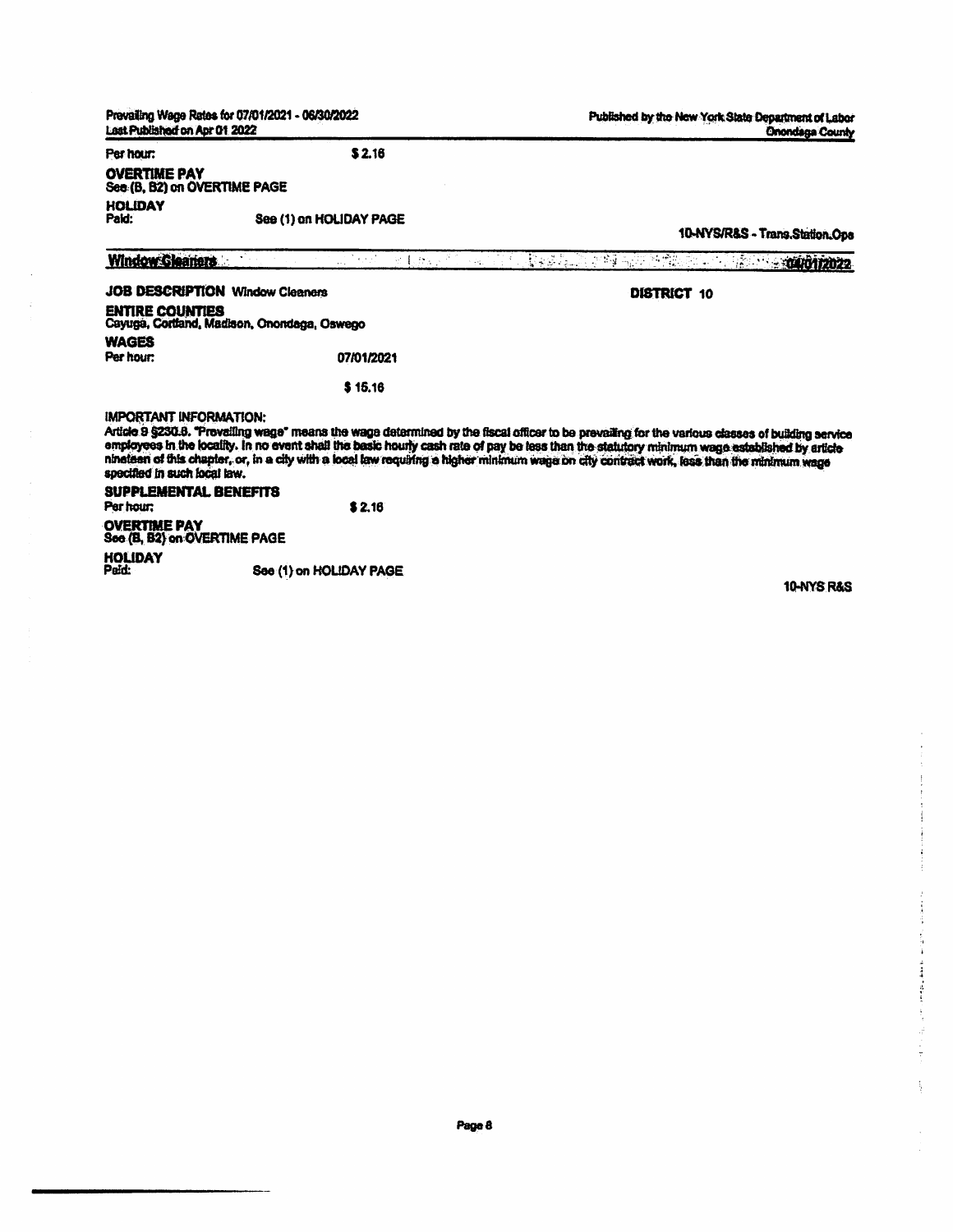## Overtime Codes

Fottowlng is an explanation of the code(s) listed in the OVERTIME section of each classification contained in the attached schedule Additional requirements may also be Inted in the HOLIDAY section.

NOTE: Supplemental Benefits are 'Per hour worked' (for each hour worked) unless otherwise noted

| (AA)        | Time and one half of the hourly rate after 7 and one half hours per day                                                                                                                                                              |
|-------------|--------------------------------------------------------------------------------------------------------------------------------------------------------------------------------------------------------------------------------------|
| (A)         | Time and one half of the hourly rate after 7 hours per day.                                                                                                                                                                          |
| (B)         | Time and one half of the hourly rate after 8 hours per day                                                                                                                                                                           |
| (B1)        | Time and one half of the hourly rate for the 8th & 10th hours week days and the 1st 8 hours on Saturday.<br>Double the hourly rate for all additional hours                                                                          |
| (B2)        | Time and one half of the hourly rate after 40 hours per week                                                                                                                                                                         |
| (C)         | Double the hourly rate after 7 hours per day                                                                                                                                                                                         |
| (C1)        | Double the hourly rate after 7 and one half hours per day                                                                                                                                                                            |
| (D)         | Double the hourly rate after 8 hours per day                                                                                                                                                                                         |
| (D1)        | Double the hourly rate after 9 hours per day                                                                                                                                                                                         |
| (E)         | Time and one half of the hourly rate on Saturday                                                                                                                                                                                     |
| (E1)        | Time and one half 1st 4 hours on Saturday; Double the hourly rate all additional Saturday hours                                                                                                                                      |
| (E2)        | Saturday may be used as a make-up day at straight time when a day is lost during that week due to inclement<br>weather                                                                                                               |
| (E3)        | Between November 1st and March 3rd Saturday may be used as a make-up day at straight time when a day is<br>lost during that week due to inclement weather, provided a given employee has worked between 16 and 32<br>hours that week |
| (E4)        | Saturday and Sunday may be used as a make-up day at straight time when a day is lost during that week due<br>to inclement weather                                                                                                    |
| (ES)        | Double time after 8 hours on Saturdays                                                                                                                                                                                               |
| (F)         | Time and one half of the hourly rate on Saturday and Sunday                                                                                                                                                                          |
| (G)         | Time and one half of the hourly rate on Saturday and Holidays                                                                                                                                                                        |
| (H)         | Time and one half of the hourly rate on Saturday, Sunday, and Holidays                                                                                                                                                               |
| (1)         | Time and one half of the hourly rate on Sunday                                                                                                                                                                                       |
| $J_{\rm d}$ | Time and one half of the hourly rate on Sunday and Holidays                                                                                                                                                                          |
| (K)         | Time and one half of the hourly rate on Holidays                                                                                                                                                                                     |
| (L)         | Double the hourly rate on Saturday                                                                                                                                                                                                   |
| (M)         | Double the hourly rate on Saturday and Sunday                                                                                                                                                                                        |
| (N)         | Double the hourly rate on Saturday and Holidays                                                                                                                                                                                      |
| (0)         | Double the hourly rate on Saturday, Sunday, and Holidays                                                                                                                                                                             |
| (P)         | Double the hourly rate on Sunday                                                                                                                                                                                                     |
| (Q)         | Double the hourly rate on Sunday and Holidays                                                                                                                                                                                        |
| (R)         | Double the hourly rate on Holidays                                                                                                                                                                                                   |
| (3)         | Two and one half times the hourly rate for Holidays                                                                                                                                                                                  |

i.<br>Ii

にゅうしょう 自由 おおや アー・ディー ほうぶ ギテル・シー・エー

医皮肤 医前列腺 ĵ.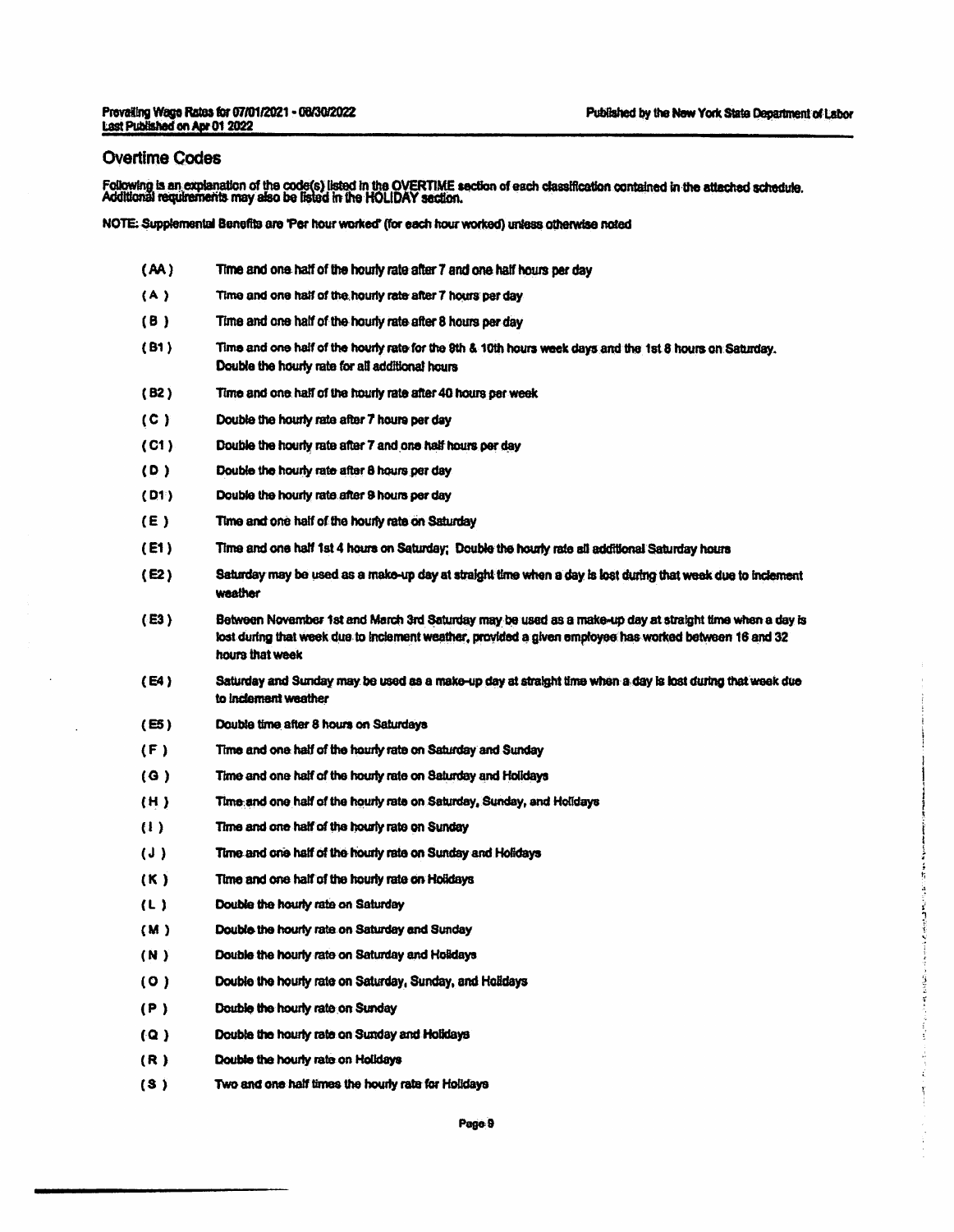$\ddot{.}$ 

- (SI) Two and one half times the hourly rate the first 0 hours on Sunday or Holidays One and one half times the hourly rate all additional hours.
- Triple the heurty rate for Holldaya (T )
- Four times the hourly rate for Holidays (U )
- Including benefits at SAME PREMIUM as shown for overtime (V )
- Time and one half for benefits on all overtime hours. (W )
- Benefits payable on Paid Holiday at straight time. If worked, additional benefit amount will be required for worked hours. (Refer to other codes listed.}  $(X)$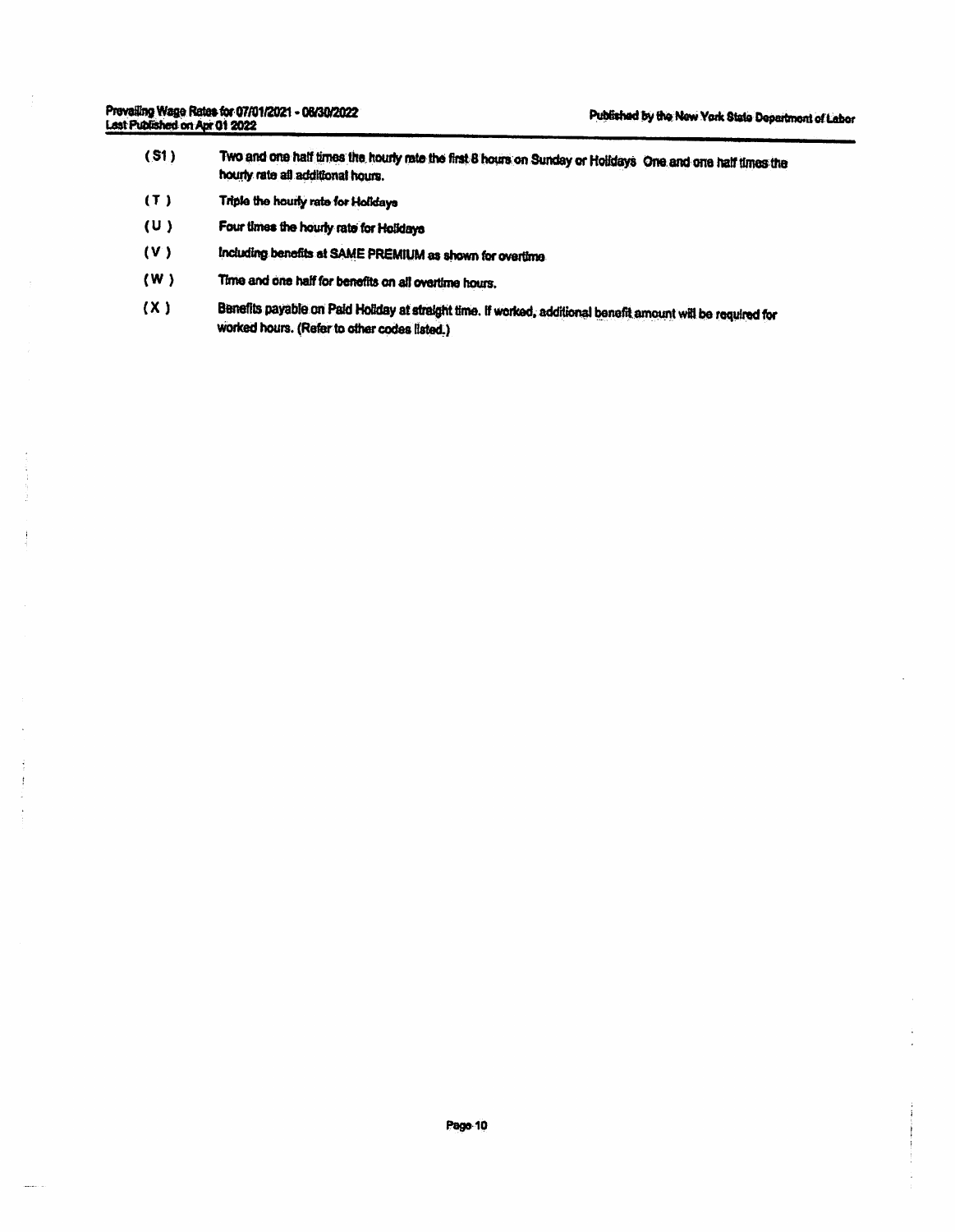### Holiday Codes

## PAID Holidays:

Paid Holidays are days for which an eligible employes receives a regular day's pay, but is not required to perform work. If an employee<br>works on a day listed as a paid holiday, this remunaration is in addition to payment o

### OVERTIME Holiday Pay:

Overtime holiday pay is the premium pay that is required for work performed on specified holidays. It is only required where the employee<br>actually performs work on such holidays. The applicable holidays are listed under HO

(1) None (2) Labor Day Memorial Day and Labor Day Memorial Day and July 4dt Memorial Day. July 4th, and Labor Day New Year's, Thanksgiving, and Christmas Lincoln's Birthday, Washington's Birthday, and Veterans Day Good Friday Lincoln's Birthday Washington's Birthday Columbus Day Election Day Presidential Election Day 1/2 Day on Presidential Election Day Veterans Day Day after Thanksgiving July 4th 1/2 Day before Christmas 1/2 Day before New Years Thanksgiving New Year's Day Christmas (3) (4) (5) (6) (7) (8) (9) (10) (11) (12) (13) (14) (15) (16) (17) (18) (19) (20) (21) (22) (23) Day before Christmas Day before New Year's Presidents' Day Martin Luther King, Jr. Day Memorial Day Easter Sunday (24) (25) (26) (27) (28)

Page 11